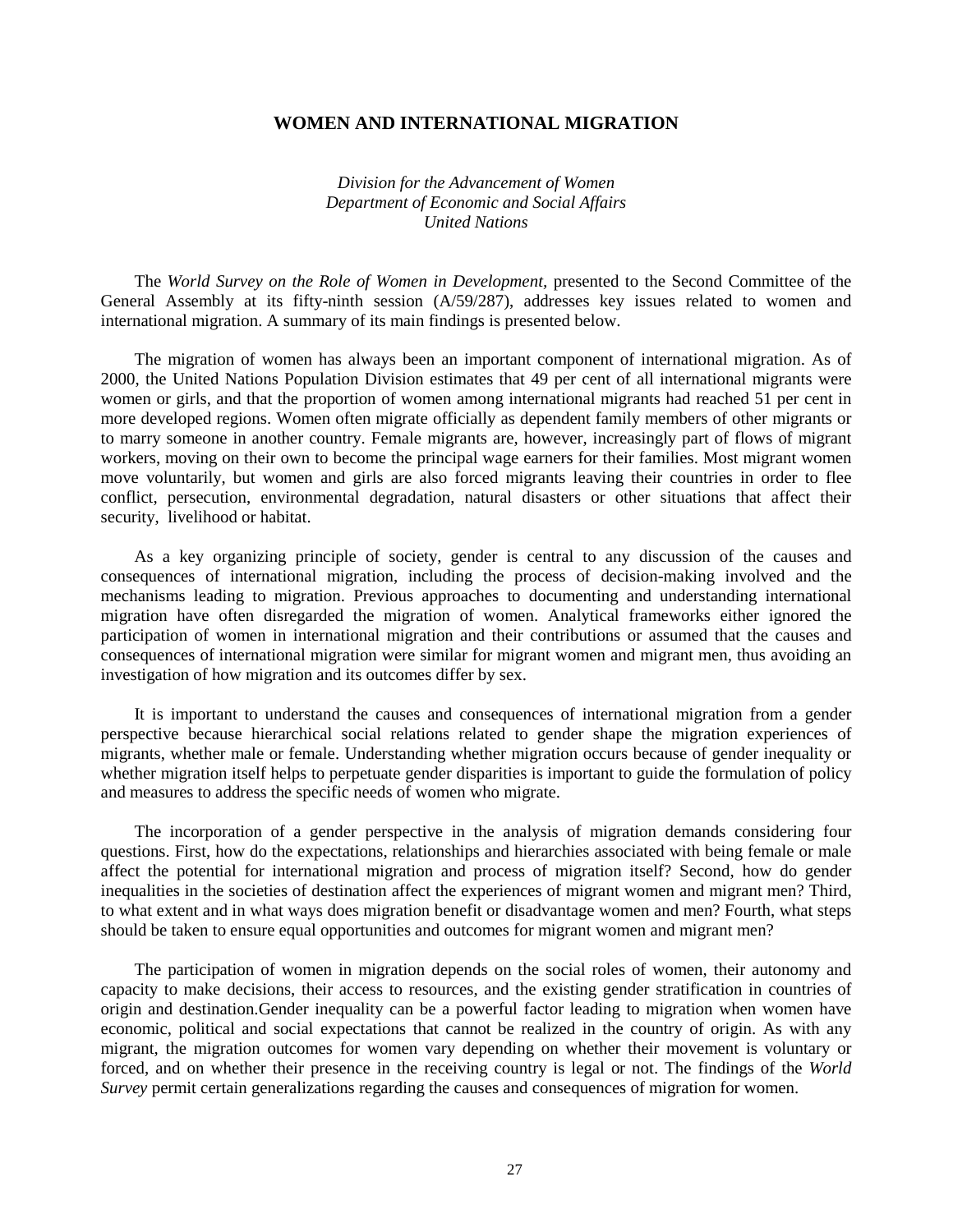For both women and men, the economic and political context of the country of origin conditions how migration decisions are made and how migration occurs. When practices or policies in the country of origin discriminate against women by, for instance, limiting their access to resources or educational opportunities, or by hindering their political participation, the capacity of women to participate fully in society and contribute to it is reduced. These limitations also affect the potential of women to migrate and determine whether women can migrate autonomously or not. Gender relations within the family determine who migrates on their own, women or men. Gender norms about the inappropriateness of women migrating autonomously, the constraining effects of their traditional family roles, women's lack of social and economic independence, all hinder women's participation in international migration. The migration of women is also limited by their lack of connections to social networks in the country of destination that could provide information and resources to make the move possible.

 Women migrate to work abroad in response to gender-specific labour demand in countries of destination that reflects existing values, norms, stereotypes and hierarchies based on gender. Thus, although laws regarding the admission of migrant workers are generally gender neutral, the demand for domestic workers, nurses, and entertainers focuses on the recruitment of migrant women. Moreover, in countries of origin as well, female labour supply is the result of gender norms and stereotypes that gear women to certain traditionally female occupations. Recruitment intermediaries, whether private or official, also contribute to reinforce gender segregation in the labour market. In addition, expectations about reciprocity within the family in countries of origin may favour the migration of women if daughters are seen as more likely to remit consistently and to undertake the responsibility of helping the family left behind. Migration is related to the level of empowerment of women, with migration levels among women being higher when female earning potential is more highly valued in the country of origin and women have access to local employment and income-generating opportunities. However, access to such opportunities may dampen the need or desire for migration.

 Migration affects not only the migrants themselves but also their family members even if they remain in the country origin. Gender relations and gender hierarchies in both sending and receiving countries determine the gender-specific impact of migration. Women remaining behind when their male relatives (husbands or parents) migrate may find themselves co-residing with other male relatives who may restrict their activities outside the home. In many instances, women left behind in the country of origin must undertake incomegenerating activities to compensate for the income lost by the departure of their male relatives if the latter do not send remittances on a regular basis. Adding financial responsibilities to the other responsibilities that women have, such as child-rearing, can lead to stress but can also provide women the opportunity of gaining autonomy and experience in decision-making.

 In the societies of destination, gender relations and hierarchies as well as policies or practices leading to gender inequities condition the effects of migration for migrant women. The legal status of migrant women, the gender norms implicit in admission regulations and general attitudes to migrants are also important factors influencing the subsequent experiences of migrant women and the impact of their migration on countries of destination.

 Conventions, laws and practices governing the rights of women and migrants in receiving countries affect migrant women. Women who are recruited as domestic workers or those who are unauthorized workers in the country of destination are particularly vulnerable. Depending on the receiving country, they may have no protection or recourse in case of abuse. Migrant women are also affected by gender inequality in the society of destination. Labour market segmentation based on gender and the segregation of women in traditionally female occupations (nursing, secretarial work, garment industry work, etc.) mean that migrant women are often paid less that migrant men who are concentrated in higher-paying occupations. Thus earning inequality between migrant women and migrant men persists in countries of destination. When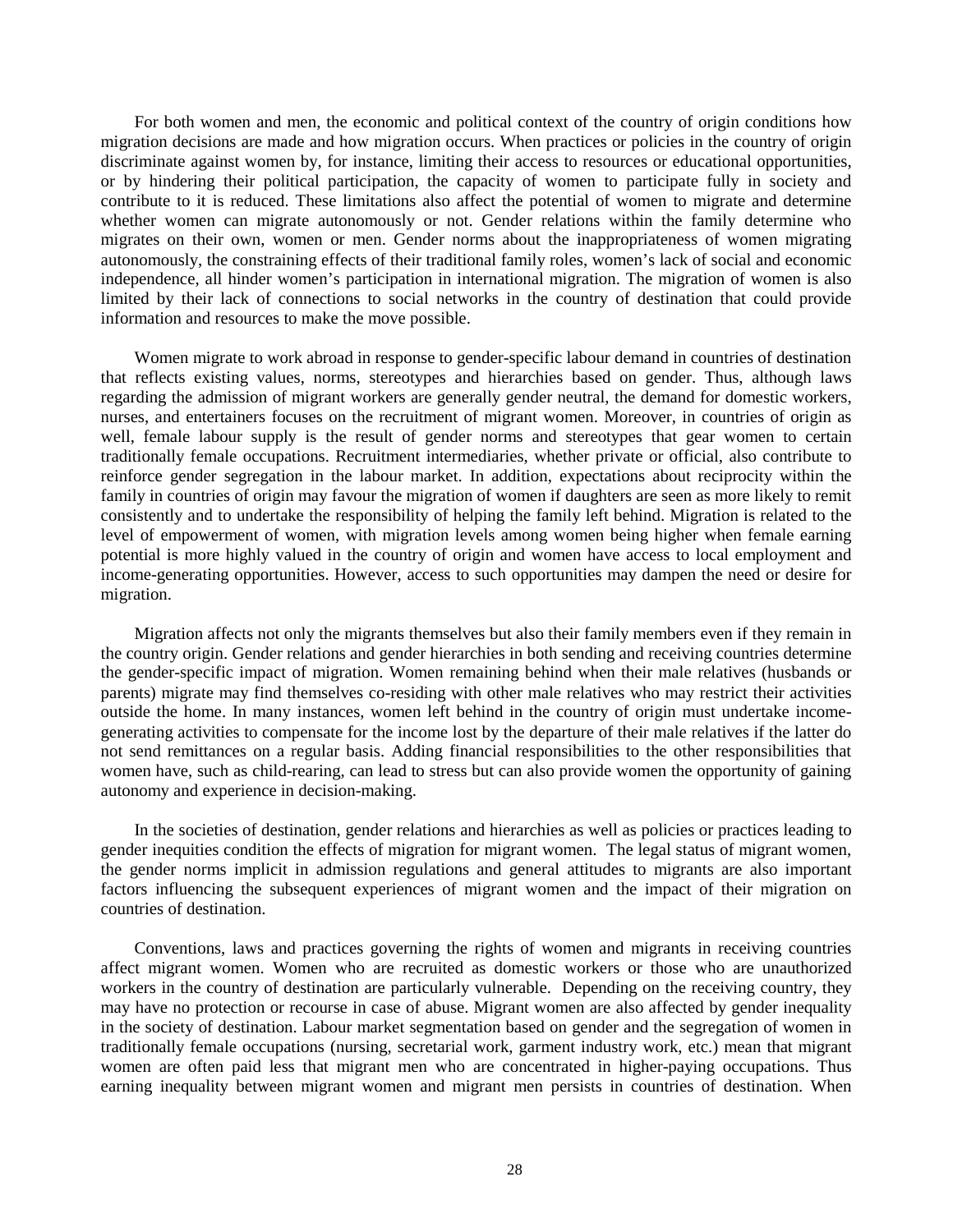migrants start small businesses in the country of destination, female family members may work without remuneration in response to norms and practices that undervalue their contributions.

 Nonetheless, when women become migrant workers or participate in the labour market of the receiving society, they tend to gain independence and autonomy, leading to a change in gender relations within their families. Gains of that nature at the household level may, however, do not necessarily extend to other spheres of a woman's life, such as the place of employment or within her ethnic community at large.

 Migrant women display considerable agency. They contribute to the economic development of their countries of destination through their competencies and skills, and to that of their countries of origin through their remittances and their increased experience when they return to those countries. Often, migrant women help other family members to migrate by paying for the costs of the move. As migrants, women are sources of remittances that may be used to improve the well being of other family members and foster economic growth. In countries of destination, migrant women work to improve their own and their family's standards of living, and they often press for changed gender relations within their families. In many countries, they also form and participate in non-governmental organizations that lobby for gender equality. Upon return to the countries of origin, migrant women may disseminate the importance of rights and opportunities for women.

 Refugee women and girls or those who are displaced are particularly vulnerable when they find themselves in situations where their security cannot be ensured and where they may be subject to sexual violence or exploitation. Providing women and children who are refugees or displaced access to food and other essential items is critical, as is their participation in decisions regarding their future and that of their families.

 The trafficking of women and girls for prostitution and forced labour is one of the fastest growing areas of international criminal activity. Women who are trafficked are the most vulnerable of all migrants as the process of trafficking involves exploitation, coercion and the abuse of power. Trafficking builds on existing gender inequalities. Trafficked women frequently originate from regions where there are few employment opportunities for women and where women are dependent on others and lack access to resources to change their situation. Trafficked women and girls often believe they will work in legitimate occupations but find themselves trapped into forced prostitution, marriage, domestic work, sweatshops and other forms of exploitation that are similar to slavery. Strategies need to be developed to protect and empower women in these situations. Actions to prevent trafficking include the dissemination of information on the modes used by traffickers to attract and entrap women, the dangers involved and the legal channels open for migration, as well as the provision of better employment opportunities in the country of origin.

 A number of international instruments outline the human rights of migrants. Yet many national laws regulating the admission and stay of international migrants include provisions that negatively impact the human rights of migrant women. For instance, laws may include provisions that bar female migrants from being accompanied by their husbands and children or that make it difficult for migrant women to achieve family reunification. In addition, because of the types of occupations that migrant women are concentrated in, they may not receive adequate legal protection under labour laws, especially if they work as domestic workers.

 Increased understanding of the situation of migrant women should provide the basis for the formulation of policies and programmes that promote their equality with migrant men and that safeguard their well-being. The *World Survey on the Role of Women in Development* makes a number of recommendations for improving the situation of women who are migrants or refugees as well as for those who have been the victims of trafficking. They include a call on all countries to ratify and implement all international legal instruments that promote and protect the rights of migrant women and girls; to review their national migration legislation and regulations in order to identify discriminatory provisions and modify them, and to